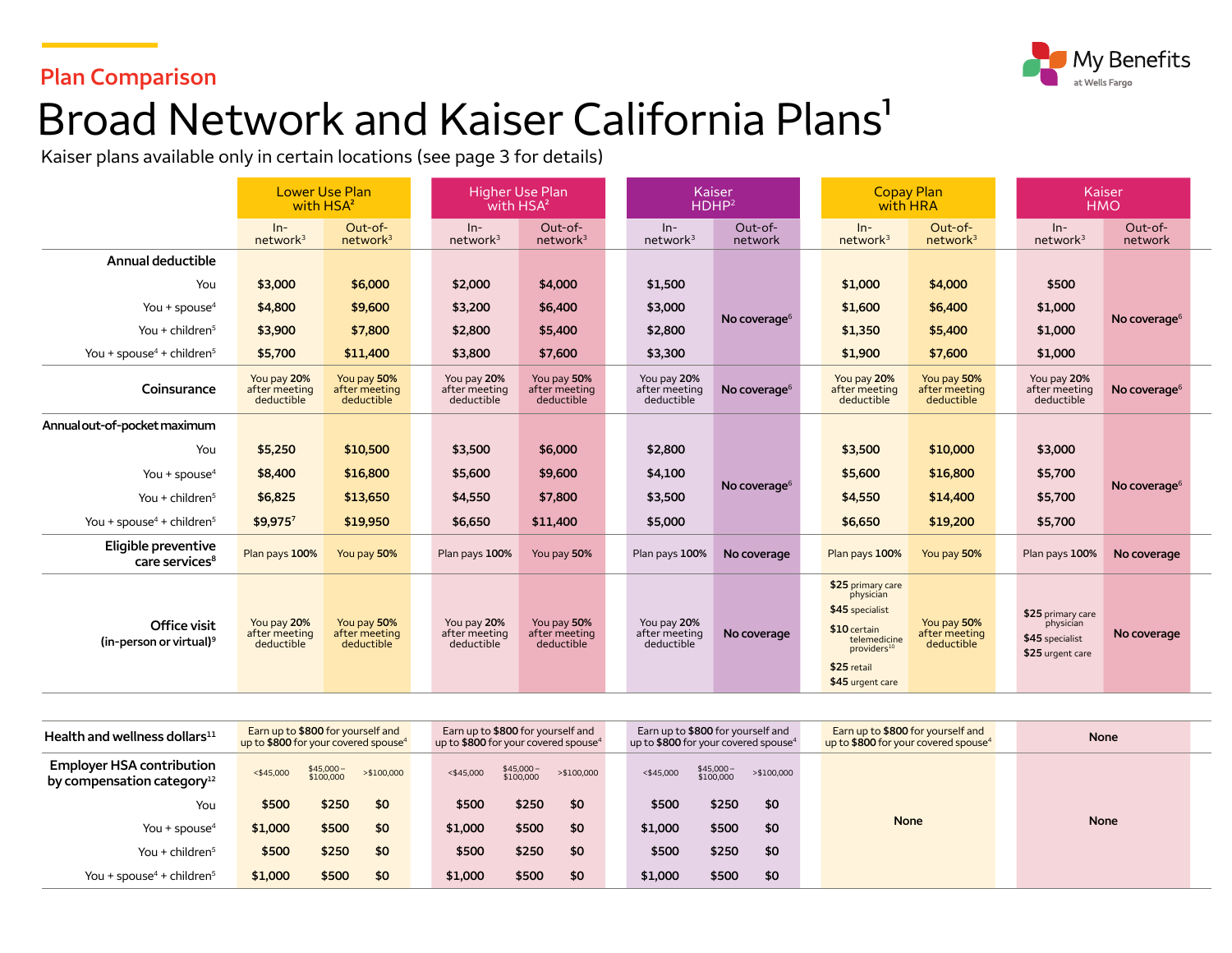## **Plan Comparison**  Prescriptions

|                                            | <b>Lower Use Plan</b><br>with HSA <sup>2</sup>         |                                                        | with HSA <sup>2</sup>                                  | Higher Use Plan                                        | <b>Kaiser</b><br>HDHP <sup>2</sup>                     | <b>Copay Plan</b><br>with HRA |                                                                   | Kaiser<br><b>HMO</b>                          |                                |                    |
|--------------------------------------------|--------------------------------------------------------|--------------------------------------------------------|--------------------------------------------------------|--------------------------------------------------------|--------------------------------------------------------|-------------------------------|-------------------------------------------------------------------|-----------------------------------------------|--------------------------------|--------------------|
|                                            | $ln-$<br>network <sup>3</sup>                          | Out-of-<br>network <sup>3</sup>                        | $ln-$<br>network <sup>3</sup>                          | $Out-of-$<br>network <sup>3</sup>                      | $In-$<br>network <sup>3</sup>                          | $Out-of-$<br>network          | $In-$<br>network <sup>3</sup>                                     | Out-of-<br>network <sup>3</sup>               | $ln-$<br>network <sup>3</sup>  | Out-of-<br>network |
| Preventive drugs <sup>13</sup>             | <b>Not subject</b><br>to deductible                    | <b>Not subject</b><br>to deductible                    | <b>Not subiect</b><br>to deductible                    | Not subject<br>to deductible                           | <b>Not subiect</b><br>to deductible                    |                               | <b>Not subject</b><br>to deductible                               | <b>Not subject</b><br>to deductible           | Not subject<br>to deductible   |                    |
| Generic (30-day supply)                    | $$10$ copay                                            | Pay in-network                                         | $$10$ copay                                            | Pay in-network                                         | $$10$ copay                                            |                               | $$10$ copay                                                       | Pay in-network                                | $$10$ copay                    |                    |
| Preferred brand-name<br>(30-day supply)    | $$45$ copay <sup>14,15</sup>                           | copays + cost<br>difference<br>between                 | $$45$ copay <sup>14,15</sup>                           | copays + cost<br>difference<br>between                 | $$10$ copay                                            | No coverage                   | $$45$ copay <sup>14,15</sup>                                      | copays + cost<br>difference<br>between        | $$25$ copay                    | No coverage        |
| Nonpreferred brand-name<br>(30-day supply) | $$75$ copay <sup>14</sup>                              | full cost and<br>network rate                          | $$75$ copay <sup>14</sup>                              | full cost and<br>network rate                          | $$10$ copay <sup>17</sup>                              |                               | $$75$ copay <sup>14</sup>                                         | full cost and<br>network rate                 | $$25$ copay <sup>17</sup>      |                    |
| Specialty                                  | $$150$ copay<br>(90-day supply<br>through Accredo)     | Specialty<br>medications are<br>not covered            | $$150$ copay<br>(90-day supply<br>through Accredo)     | Specialty<br>medications are<br>not covered            | $$10$ copay<br>(30-day supply)                         |                               | $$150$ copay<br>(90-day supply<br>through Accredo) <sup>16</sup>  | Specialty<br>medications are<br>not covered   | $$75$ copay<br>(30-day supply) |                    |
| Non-Preventive drugs <sup>13</sup>         | <b>Full cost until</b><br>deductible<br>reached, then: | <b>Full cost until</b><br>deductible<br>reached, then: | <b>Full cost until</b><br>deductible<br>reached, then: | <b>Full cost until</b><br>deductible<br>reached, then: | <b>Full cost until</b><br>deductible<br>reached, then: |                               | <b>Not subject</b><br>to deductible                               | <b>Not subject</b><br>to deductible           | Not subject<br>to deductible   |                    |
| Generic (30-day supply)                    | $$10$ copay                                            | Pay in-network                                         | $$10$ copay                                            | Pay in-network                                         | $$10$ copay                                            |                               | $$10$ copay                                                       | Pay in-network                                | $$10$ copay                    |                    |
| Preferred brand-name<br>(30-day supply)    | \$45 copay <sup>14,15</sup>                            | copays + cost<br>difference<br>between                 | $$45$ copay <sup>14,15</sup>                           | copays + cost<br>difference<br>between                 | $$45$ copay                                            | No coverage                   | $$45$ copay <sup>14,15</sup>                                      | copays + cost<br>difference<br><b>between</b> | $$25$ copay                    | No coverage        |
| Nonpreferred brand-name<br>(30-day supply) | $$75$ copay <sup>14</sup>                              | full cost and<br>network rate                          | $$75$ copay <sup>14</sup>                              | full cost and<br>network rate                          | $$45$ copay <sup>17</sup>                              |                               | $$75$ copay <sup>14</sup>                                         | full cost and<br>network rate                 | $$25$ copay <sup>17</sup>      |                    |
| Specialty                                  | $$150$ copay<br>(90-day supply)<br>through Accredo)    | Specialty<br>medications are<br>not covered            | $$150$ copay<br>(90-day supply<br>through Accredo)     | Specialty<br>medications are<br>not covered            | $$75$ copay<br>(30-day supply)                         |                               | $$150$ copay<br>(90-day supply)<br>through Accredo) <sup>16</sup> | Specialty<br>medications are<br>not covered   | $$75$ copay<br>(30-day supply) |                    |

#### Online tools and resources

Learn to use your benefits year-round with convenient online tools and resources. Manage your health and health care costs, find the right care options and providers, and achieve your personal health and well-being goals. Visit the HR Services & Support site or Teamworks at Home [\(teamworks.wellsfargo.com\)](http://www.teamworks.wellsfargo.com).